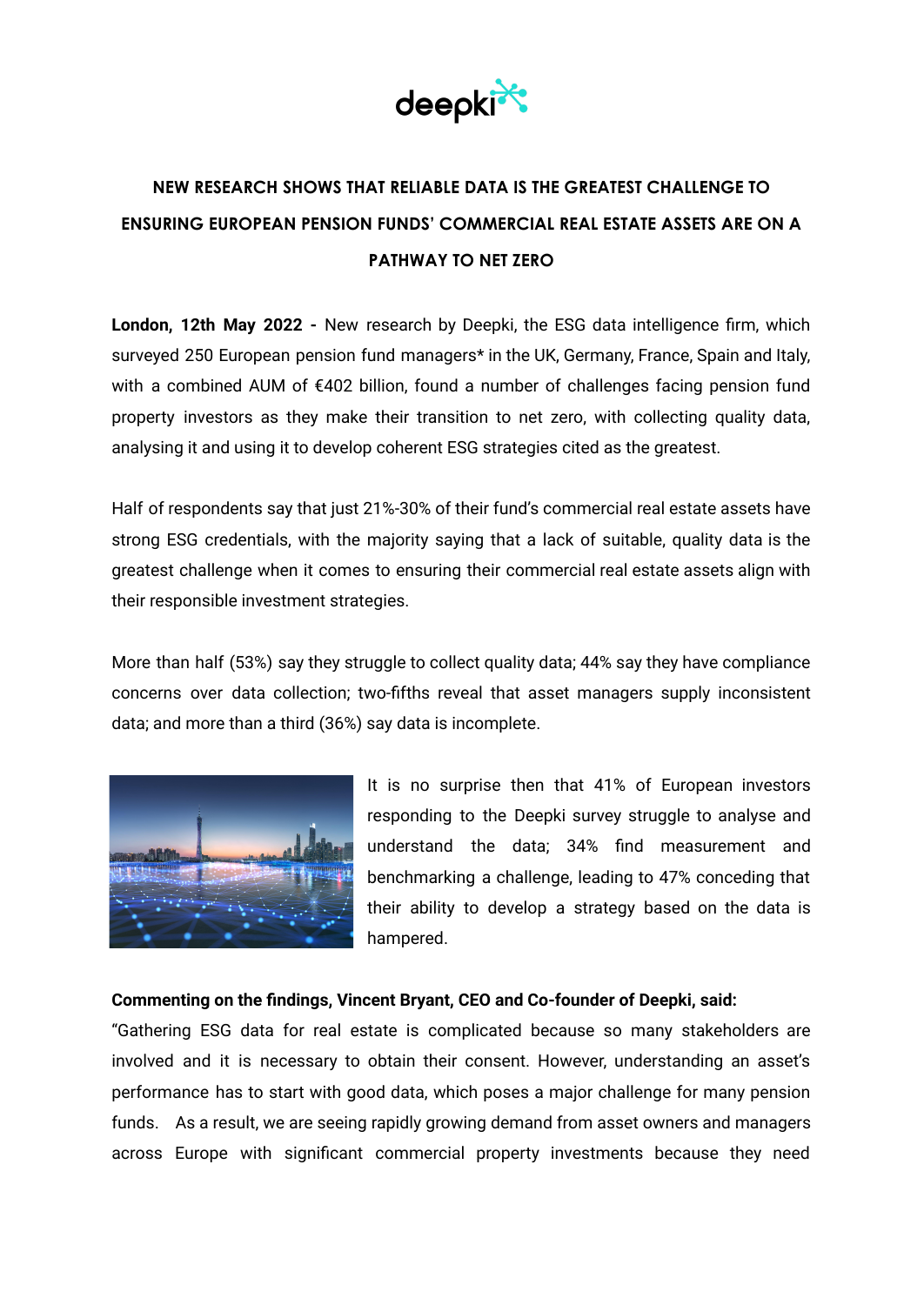

technological capabilities and expertise when it comes to collecting the right data, analysing it and developing strategies to achieve net zero."

### **Key steps to improving ESG performance**

Deepki is the only company in the world offering a fully populated ESG data intelligence platform to help commercial real estate investors, owners and managers improve the ESG performance of their real estate assets, and in the process enhance their value. It outlines the key steps for asset owners who want to tackle brown discounting by improving ESG performance:

- The path to managing ESG performance begins with data collection. The Deepki data intelligence platform, *Deepki Ready*, is supported by a team of ESG experts, who work with clients to capture ESG metrics across all assets on one platform.
- The data provides performance analysis at portfolio- and asset-level.
- The gap between assets' current position and where they need to get to is assessed, and the strategy needed to get there is identified. The likelihood of achieving net zero targets is provided through predictive carbon pathways.
- All parties are kept informed of the progress of the ESG action plan through real-time reporting on ESG targets and compliance with complex regulations and commitments.
- Stakeholders must understand what actions they need to take to meet the agreed targets across the whole organisation and their real estate portfolio - asset by asset.
- A clear pathway helps increase the value of assets by offering complete control over ESG and regulatory commitments. Collecting and understanding the data gives complete visibility of the pathway and progress to ensure goals are met.
- Improving ESG performance will help reduce your energy consumption and costs.
- Communicate achievements to help build and improve the reputation of the business with investors, shareholders and clients.
- Positively impact society and help protect the planet.

For further information about Deepki's end-to-end solutions, visit: www.deepki.com

**\*\*\*\*\***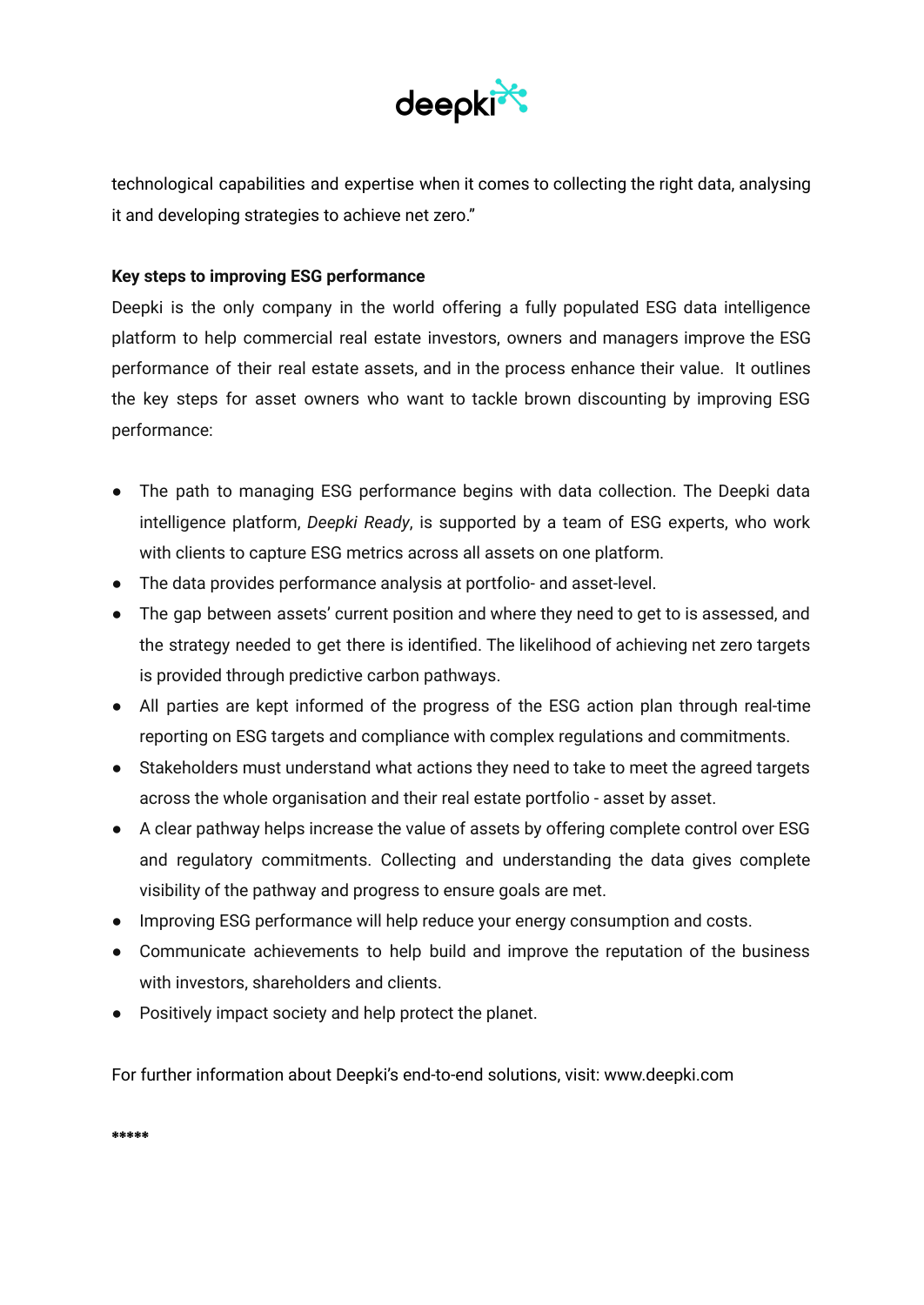

#### **Notes to editors**

\*Research conducted by Pureprofile with 250 pension fund managers in the UK, France, Germany, Spain and Italy (50 respondents per market) in February 2022.

| <b>Challenges to improving ESG of commercial</b><br>real estate facing European pension funds            | % of pension funds who identified<br>this as one of the top four<br>challenges |
|----------------------------------------------------------------------------------------------------------|--------------------------------------------------------------------------------|
| Collecting quality data                                                                                  | 53%                                                                            |
| Ability to develop a strategy based on the data                                                          | 47%                                                                            |
| Compliance concerns over data collection                                                                 | 44%                                                                            |
| Understanding / analysing the data                                                                       | 41%                                                                            |
| Consistency across different asset managers                                                              | 40%                                                                            |
| Incomplete data                                                                                          | 36%                                                                            |
| Measurement / benchmarking                                                                               | 34%                                                                            |
| Poor in-house expertise                                                                                  | 29%                                                                            |
| Collaboration with asset managers to improve<br>assets' ESG performance                                  | 29%                                                                            |
| Trustee knowledge / skills / expertise                                                                   | 22%                                                                            |
| Cost of ESG compliance                                                                                   | 17%                                                                            |
| Balancing short-term performance demands with<br>long-term investments with improving ESG<br>credentials | 6%                                                                             |
| Regulation                                                                                               | 1%                                                                             |

## **About Deepki**

Founded in 2014, Deepki has developed a SaaS solution that uses data intelligence to guide real estate players in their net-zero transition. The solution leverages customer data to improve assets' ESG (Environmental, Social and Governance) performance and maximize asset value. Deepki operates in 38 countries, with 150 team members across offices in Paris, London, Berlin, Milan and Madrid. The company serves clients including Generali Real Estate, Allianz Real Estate, SwissLife Asset Managers and the French government, helping to make their real estate assets more sustainable at scale.